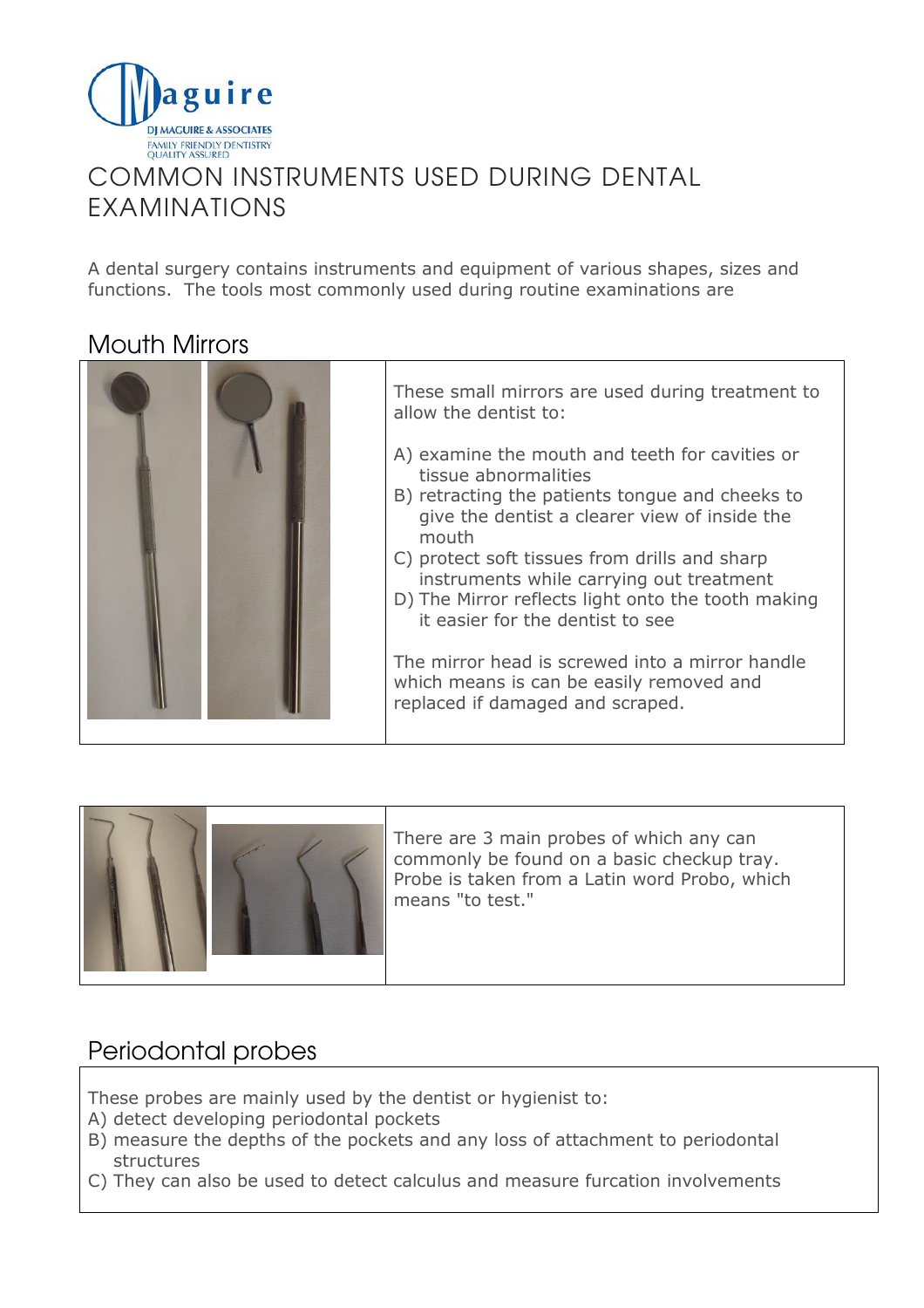# Straight probe



### Briault probe

| The briault is a sharp double ended probe and is used to detect<br>caries on the mesial and distal (in between) surfaces of teeth.<br>It's bent shape at the end lends itself easily to help detect<br>caries developing in between the teeth where the dentist<br>cannot see using standard mirrors. It can also be used to<br>detected tartar hidden in the periodontal (gum) pockets. |
|------------------------------------------------------------------------------------------------------------------------------------------------------------------------------------------------------------------------------------------------------------------------------------------------------------------------------------------------------------------------------------------|
|                                                                                                                                                                                                                                                                                                                                                                                          |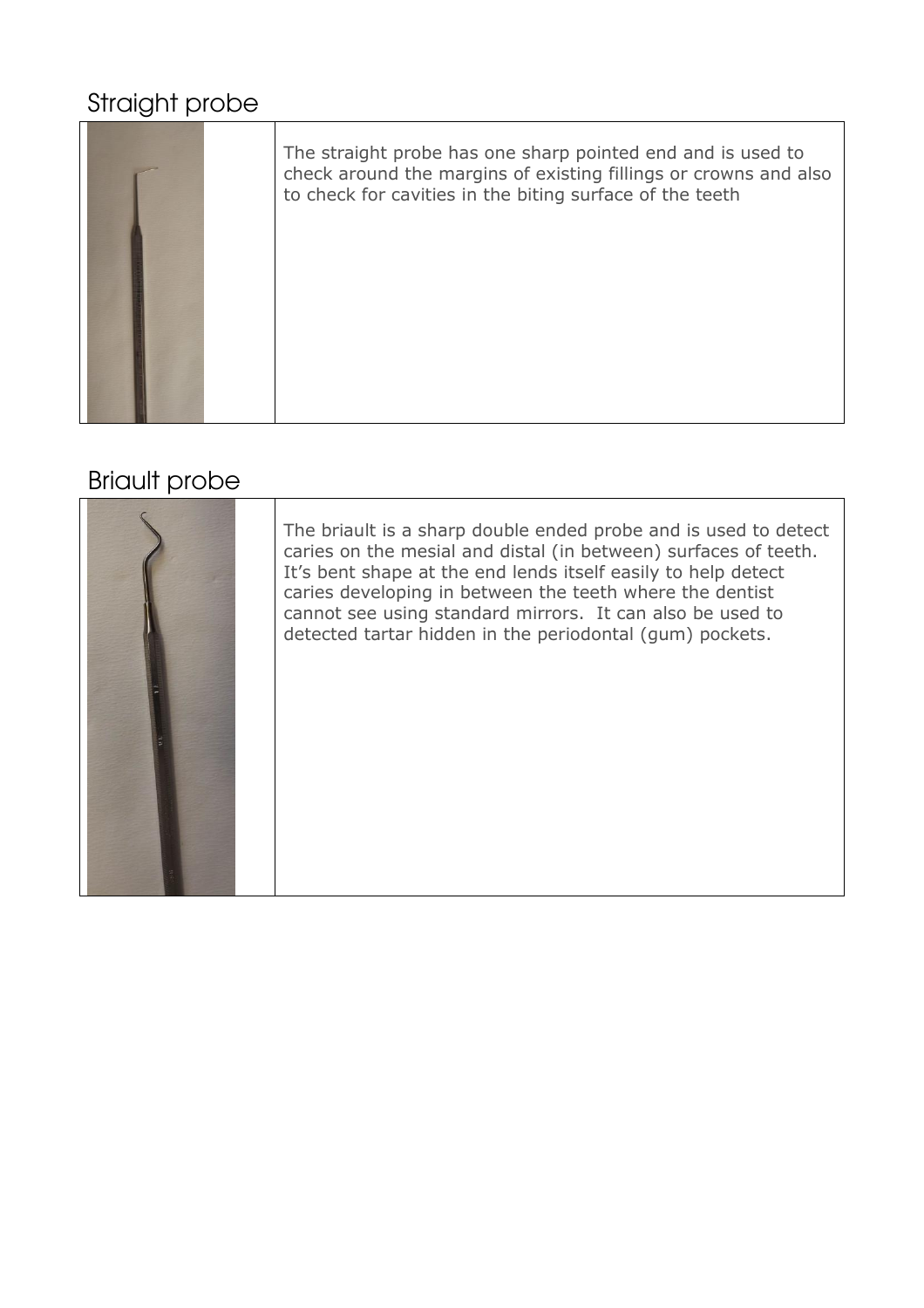

# Filling Tray instruments

As well as the instruments listed above, you will find some additional instruments on a filling treatment tray.

#### Flat plastic

# Wards Carver

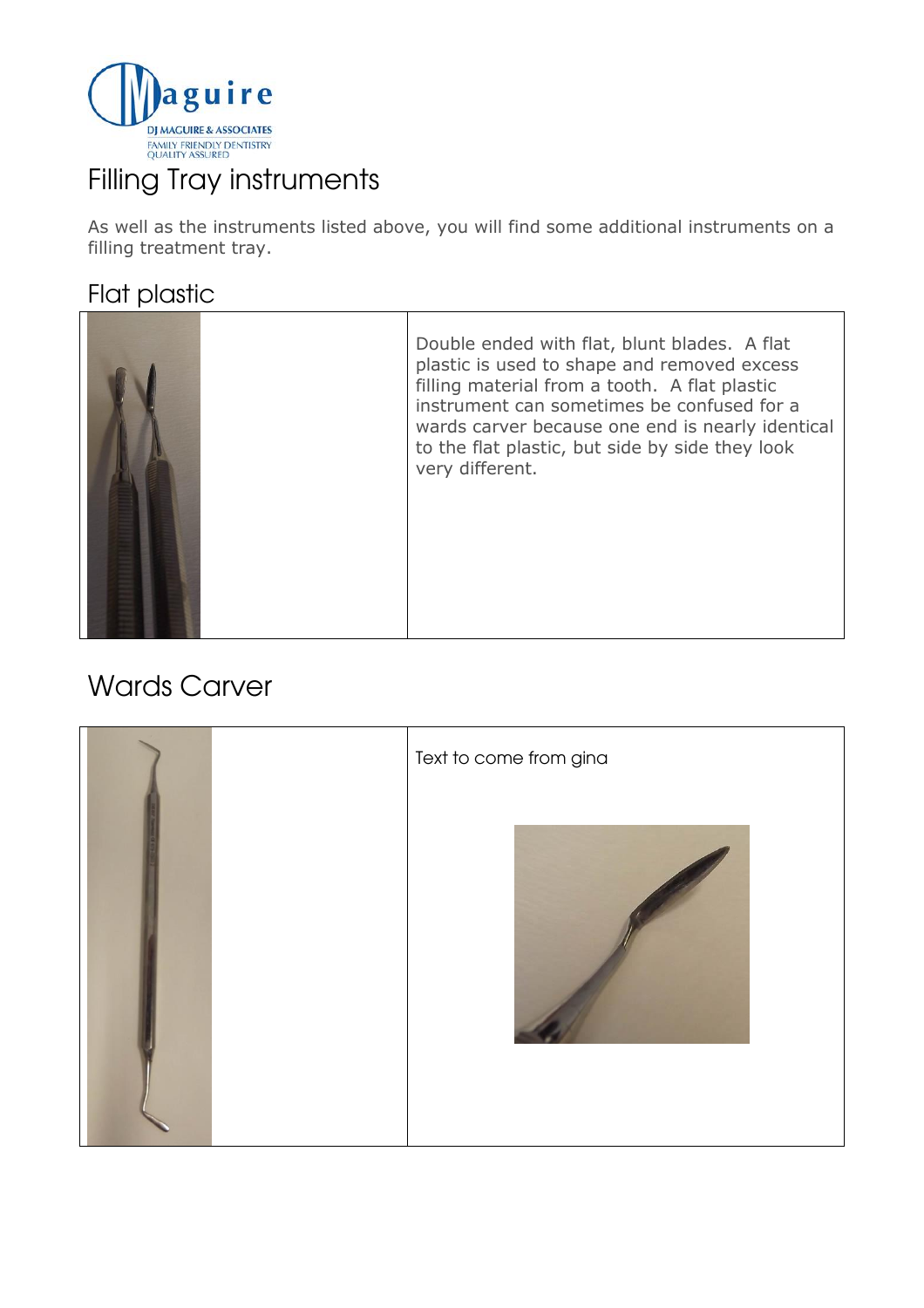#### Burnisher



#### Amalgam plugger



Also referred to as amalgam condensers, the amalgam plugger is used to compress the filling material into the prepared cavity. Substantial pressure is used with the plugger to achieve a well condensed filling

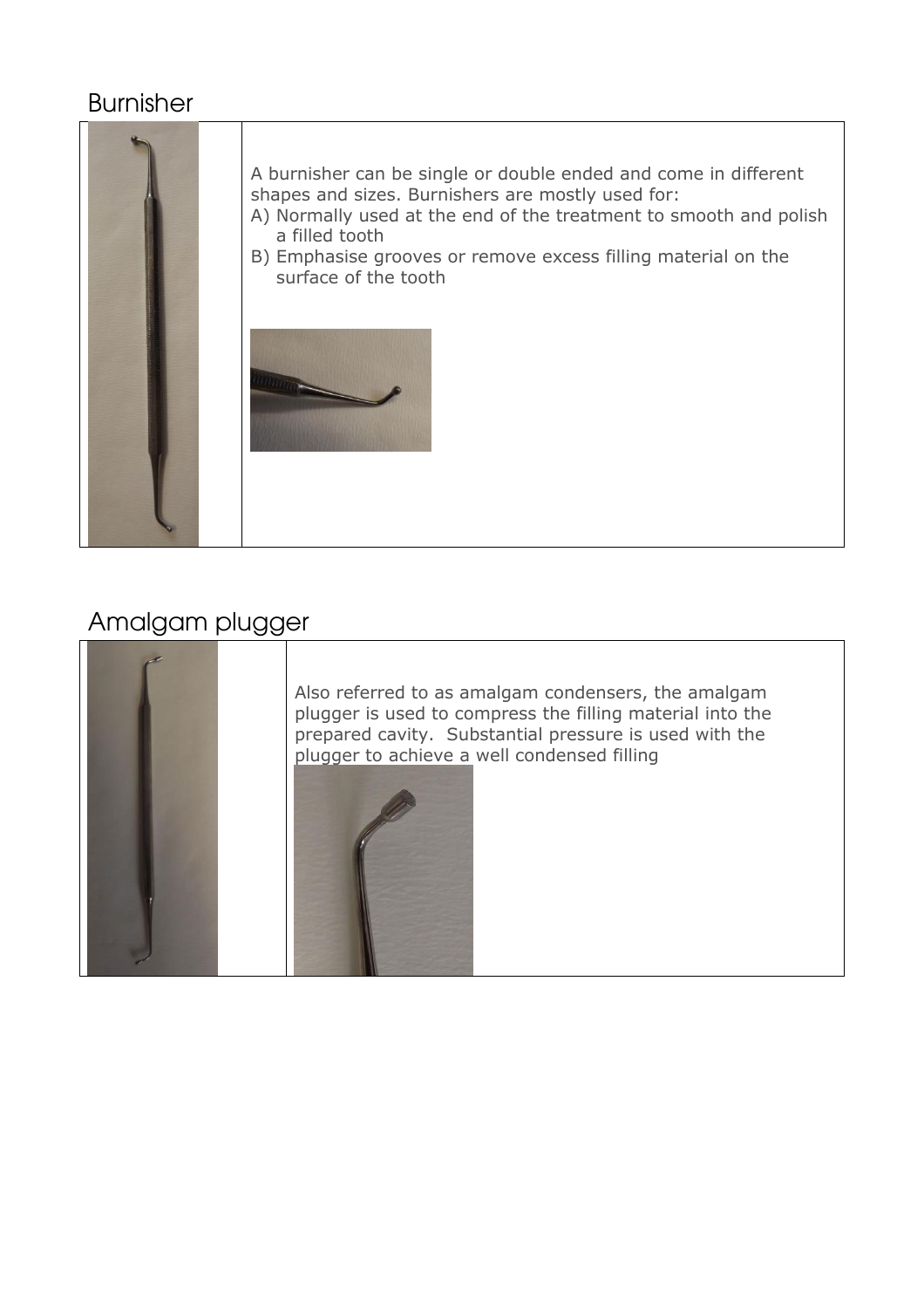

#### Spoon excavator



Spoon excavators are usually double sided instruments and come in a range of shapes and sizes. Some can be big and broad while others have such small heads it can be difficult to tell if they are excavators or not. Spoon excavators mainly are used to:

A) Remove carious dentine from the tooth. Small, medium or large excavators can be used depending on the cavity needing to be prepared.